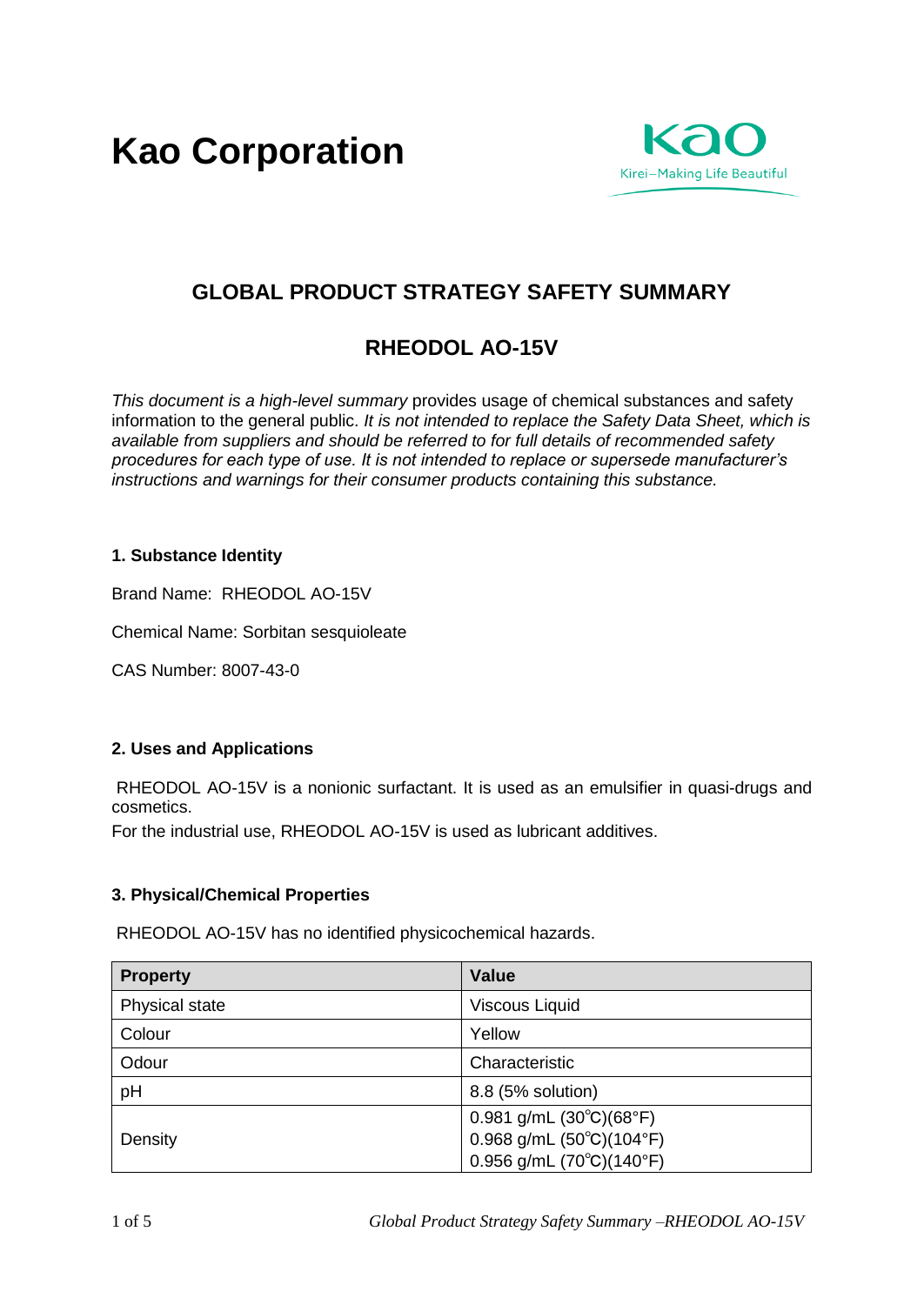| Freezing point                                             | $-20 °C(-4 °F)$                   |
|------------------------------------------------------------|-----------------------------------|
| Boiling point                                              | >40 °C( $>104$ °F)                |
| Flash point                                                | 270°C(518°F) (Cleveland open cup) |
| Flammability                                               | No information available          |
| <b>Explosive properties</b>                                | No information available          |
| Self - ignition temperature                                | No information available          |
| Vapour pressure                                            | No information available          |
| Water solubility                                           | Insoluble                         |
| Octanol-water partition coefficient (log K <sub>ow</sub> ) | No information available          |
|                                                            | 839 mPa $\cdot$ s (30°C) (86°F)   |
| Viscosity                                                  | 223 mPa $\cdot$ s (50°C) (122°F)  |
|                                                            | 88.7 mPa·s (70°C) (158°F)         |

# **4. Human Health Safety Assessment**

The Short-term and repeated exposure of RHEODOL AO-15V does not cause any toxic effects.

| <b>Effect Assessment</b>         | <b>Result</b>                                 |
|----------------------------------|-----------------------------------------------|
|                                  | No acute toxicity after oral/ dermal exposure |
| <b>Acute Toxicity</b>            | in practical use.                             |
| oral/ dermal                     | The substance does not cause damage to        |
|                                  | any organs following single exposure.         |
| Irritation                       | Based on the available data, unlikely to      |
| skin/eye                         | cause skin/eye irritation.                    |
| Sensitization                    | Based on the available data, unlikely to      |
|                                  | cause allergic skin reaction.                 |
|                                  | Unlikely to cause any toxic effects through   |
| Toxicity after repeated exposure | prolonged or repeated oral exposure in        |
|                                  | practical use.                                |
| Mutagenicity                     | Based on the available data, unlikely to      |
|                                  | cause genetic defects.                        |
| Carcinogenicity                  | Based on the available data, unlikely to      |
|                                  | cause cancer.                                 |
| Toxicity for reproduction        | Based on the available data, unlikely to be   |
|                                  | damaging to fertility or the unborn child.    |

# **5. Environmental Safety Assessment**

The test results with fish, aquatic invertebrates and algae suggest that RHEODOL AO-15V is not to cause toxicity for aquatic organism. RHEODOL AO-15V is unlikely to persist in the environment because of showing the readily biodegradation. RHEODOL AO-15V does not bioaccumulate in the food chain.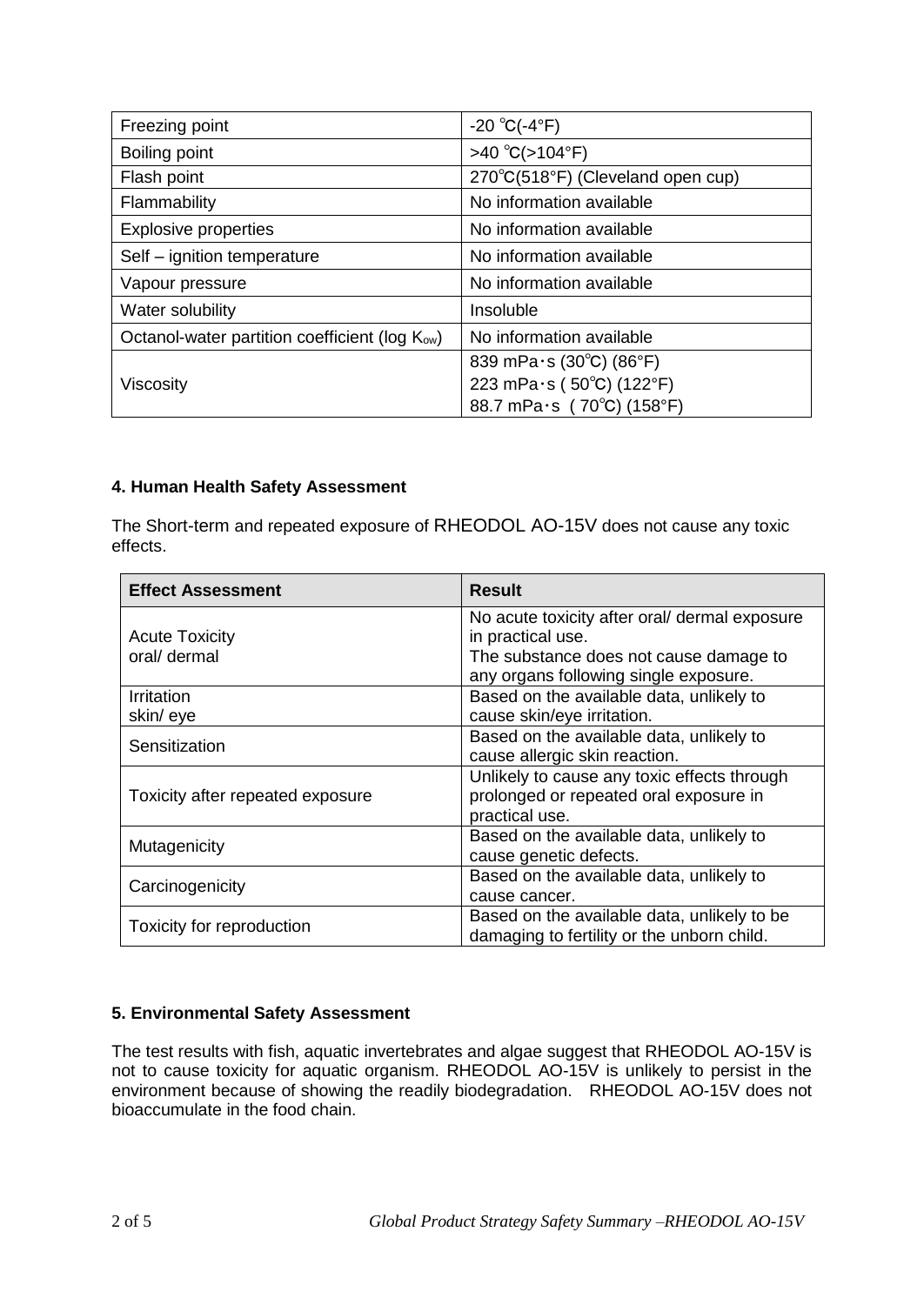| <b>Effect Assessment</b> | <b>Result</b>                                                                                                                        |
|--------------------------|--------------------------------------------------------------------------------------------------------------------------------------|
| <b>Aquatic Toxicity</b>  | Suggests not to cause toxicity for aquatic organism.                                                                                 |
| Biodegradation           | Readily biodegradable                                                                                                                |
| PBT/ vPvB conclusion     | Not persistent in the environment, not bioaccumulating<br>in organisms and not toxic nor very persistent and very<br>bioaccumulating |

# **6. Exposure**

#### **Consumer**

The consumer can come into contact with the substance in use of the cosmetic products, but the concentration of RHEODOR AO-15V in use is not concerned that it has a harmful effect. When it's used as the recommended use, consumer should always read product information before use and follow the label/ use instructions.

#### Worker

The exposure can occur either in RHEODOL AO-15V manufacturing facilities or in the various industrial facilities when RHEODOL AO-15V is used. Those workers in industrial operations during maintenance, sampling, testing, or other procedures could be exposed with RHEODOL AO-15V. Only qualified and trained workers handle the undiluted substance. The manufacturing facilities offer thorough training program for employees and appropriate work processes, as well as safety equipment (goggles and gloves) in place to present an unnecessary exposure. Safety showers and eye-wash stations are accessible nearby. Workers are required to be trained in accordance with the safety measures in the Safety Data Sheet.

#### Environment

Since this substance is used extensively, it is discharged to waste water treatment plants from industrial sites such as manufacturing, preparation, handling, storage and use of the substance as well as from consumer households. However, the substance is readily biodegradable, so that it is removed efficiently in waste water treatment plants. The substance is biologically degraded in the surface water and is rapidly removed even if it is remained slightly in the waste water. Hence, the chronic exposure to aquatic organisms of the substance is unlikely to occur. Furthermore, the substance dose not accumulate in the food chain, so that there is no concern of human exposure through environmental pathway.

#### **7. Risk management recommendations**

When you use the substance, make sure to be measured the adequate ventilation. Always use appropriate chemical-resistant gloves to protect your hands and skin and always wear eye protection equipment. Do not eat, drink or smoke where the substance is handled, processed or stored. Wash hands and skin after contact with the substance. When the substance attaches to skin (or hair), take off the contaminated clothes. Wash with a large amount of water and soap. If the substance gets into your eyes, rinse your eyes thoroughly for several minutes. If you wear contact lens, and you can take it off easily, take it off and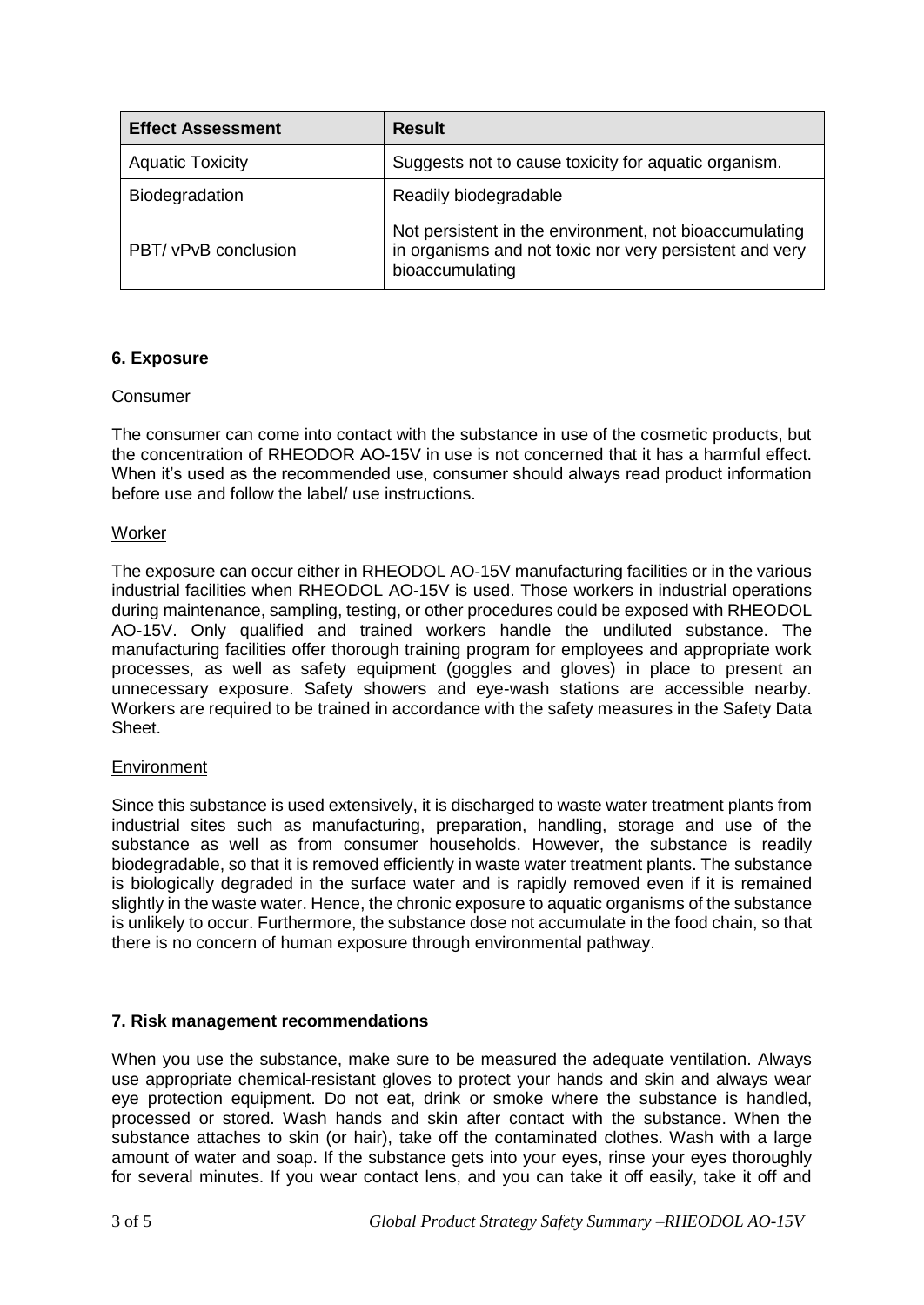continue to rinse your eyes. When it causes your skin irritation or eye irritation, consult doctor (medical diagnosis/therapy).

Waste water containing the substance must be passed the waste water treatment plants in order to remove the substance. No specific measures are needed, because it is not expected to be released into the air.

#### **8. Regulatory Information / Classification and Labelling**

Under GHS classification chemical substances are classified in hazards for physical properties, human health and environment. The hazard information for industrial products are transmitted via specific labels and Safety Data Sheet. GHS offers the standardization for hazard communication. The subjects who could be assumed to be exposed to the substance, workers, consumers, transport workers, and emergency responders, can better understand the hazards of the chemicals in use through the transmission.

#### **Labeling according to UN GHS**

UN GHS is the basis for country specific GHS labeling.

# **Classification and Labeling Information**

RHEODOL AO-15V is not classified as a substance that has a harmful effect on humans or the environment.

The laws of manufacturing, sale, transport, use and disposal are different among countries or areas. Details are referred to Safety Data Sheet provided by the supplier.

#### **9. Conclusion**

RHEODOL AO-15V is not to cause toxicity for aquatic organism. In the PBT/vPvB assessments for RHEODOL AO-15V, the substance is not applicable to PBT/vPvB. When handling the substance, workers should follow the standard safety measures and refer to the Safety Data Sheet. Consumers will usually not come into contact with the substance bulk and the substance is used diluted products, therefore, it is considered that RHEODOL AO-15V gives rise no hazardous effects to human health.

#### **10. Contact information within company**

For further information on this substance or product safety summaries in general, please contact:

| Name             | Kao Corporation, Global Chemical Business |
|------------------|-------------------------------------------|
| Telephone number | +81-3-5630-7700                           |
| Fax number       | +81-3-5630-7889                           |
| E-mail address   | chemical@kao.co.jp                        |